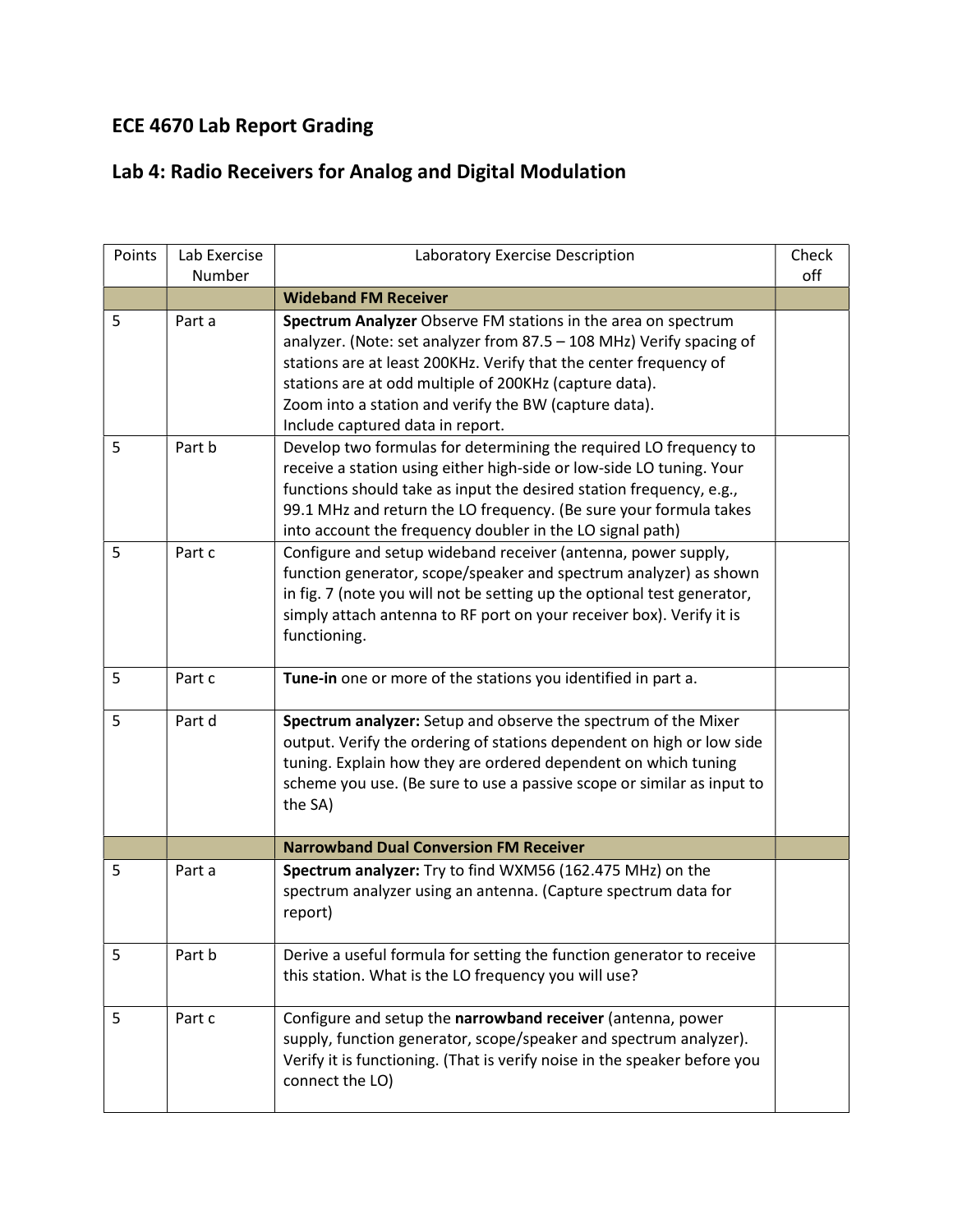| 5 | Part d       | Configure the Keysight 33600 to produce a narrowband FM signal at                                           |  |
|---|--------------|-------------------------------------------------------------------------------------------------------------|--|
|   |              | 10.7 MHz and a deviation of about 2 kHz. Set the output to about                                            |  |
|   |              | 100 mv pp. Just bringing the BNC cable lead end close to the 10.7                                           |  |
|   |              | MHz IF input should quiet the noise in the PC speakers and you                                              |  |
|   |              | should hear the modulation tone. This verifies that the backend of                                          |  |
|   |              | the receiver is working properly. Do you hear the modulated tone?                                           |  |
|   |              |                                                                                                             |  |
| 5 | Part e       | Reconnect 1 <sup>st</sup> LO signal and 1 <sup>st</sup> IF output to 2 <sup>nd</sup> IF input, connect your |  |
|   |              | LO to the LO input (at 600 mV amplitude). Verify you can hear the                                           |  |
|   |              | station. What LO frequency are you using to tune in WXM56? How is                                           |  |
|   |              | the sound audio quality?                                                                                    |  |
| 5 | Part f       | Spectrum analyzer: Observe second IF mixer output to see WMM56                                              |  |
|   |              | is down converted to 455 KHz. Adjust the LO slightly +/- 100 KHz or                                         |  |
|   |              | so to see the station signal is translated down to 455 KHz. Again, use                                      |  |
|   |              | a high-impedance buffer, like a passive scope probe, for this                                               |  |
|   |              | measurement. Capture spectrum data for report.                                                              |  |
|   |              | <b>Digital Signal Receiver</b>                                                                              |  |
| 5 | Preliminary  | Setup and run the PN code as shown in Figure 14 of the lab reader.                                          |  |
|   |              | Be sure to have the Sound dongle installed before running Python.                                           |  |
|   |              | You need to have pyaudio configured if using your own machine.                                              |  |
|   |              | Capture a screen shot of the scope for this operation.                                                      |  |
| 5 | Part a       | Set up the generator of the 33600A as follows: (See figure 20)                                              |  |
|   | (Step 1 & 2) | 1. Use Channel 1 as the transmitted RF signal that will pass thru the                                       |  |
|   |              | RF board doubler to produce 163 MHz carrier and data. Set the                                               |  |
|   |              | power level to -15 dBm when directly cabling to the narrow band                                             |  |
|   |              | receiver RF Input. Press the Modulate button on the front panel of                                          |  |
|   |              | the 33600 and choose FM modulation with a frequency deviation of                                            |  |
|   |              | 2.0 kHz (this will produce 4 KHz after doubler.) For the modulation                                         |  |
|   |              | source choose External with Mod In equal to 1V.                                                             |  |
|   |              | 2. Use Channel 2 as the local oscillator, note the doubler in the                                           |  |
|   |              | narrow band receiver, determine the LO frequency that has a 1 <sup>st</sup> IF of                           |  |
|   |              | 10.7 MHz to tune-in the 163 MHz FSK signal. Set this amplitude to                                           |  |
|   |              | 600mV pp.                                                                                                   |  |
| 5 | Part a       | In conjunction with Python code, generate and receive FSK digital                                           |  |
|   | (Step 3)     | data.                                                                                                       |  |
|   |              | 3. In the Jupyter notebook sample start the audio stream with                                               |  |
|   |              |                                                                                                             |  |
|   |              | $T$ record = 0 so the output waveform runs continuously and no                                              |  |
|   |              | capture is made. You will need to adjust the mic gain closer to 100%                                        |  |
|   |              | in Figure 16.                                                                                               |  |
|   |              | Verify on the scope the FSK demodulator output, when the cable to                                           |  |
|   |              | the USB audio device input is pulled off, is similar to Figure 17 in the                                    |  |
|   |              | Lab reader.                                                                                                 |  |
| 5 | Part a       | Place the doubler output into the spectrum analyzer to verify that                                          |  |
|   | (Step 4)     | you have a signal centered on 163 MHz. Save a screenshot or csv file                                        |  |
|   |              | for display in the Jupyter notebook. Is your spectrum similar in shape                                      |  |
|   |              | to figure 23 in the lab reader?                                                                             |  |
|   |              | (NOTE: The Jupyter notebook sample has a section on FSK                                                     |  |
|   |              | modulation theory and contains a code cell for simulating the                                               |  |